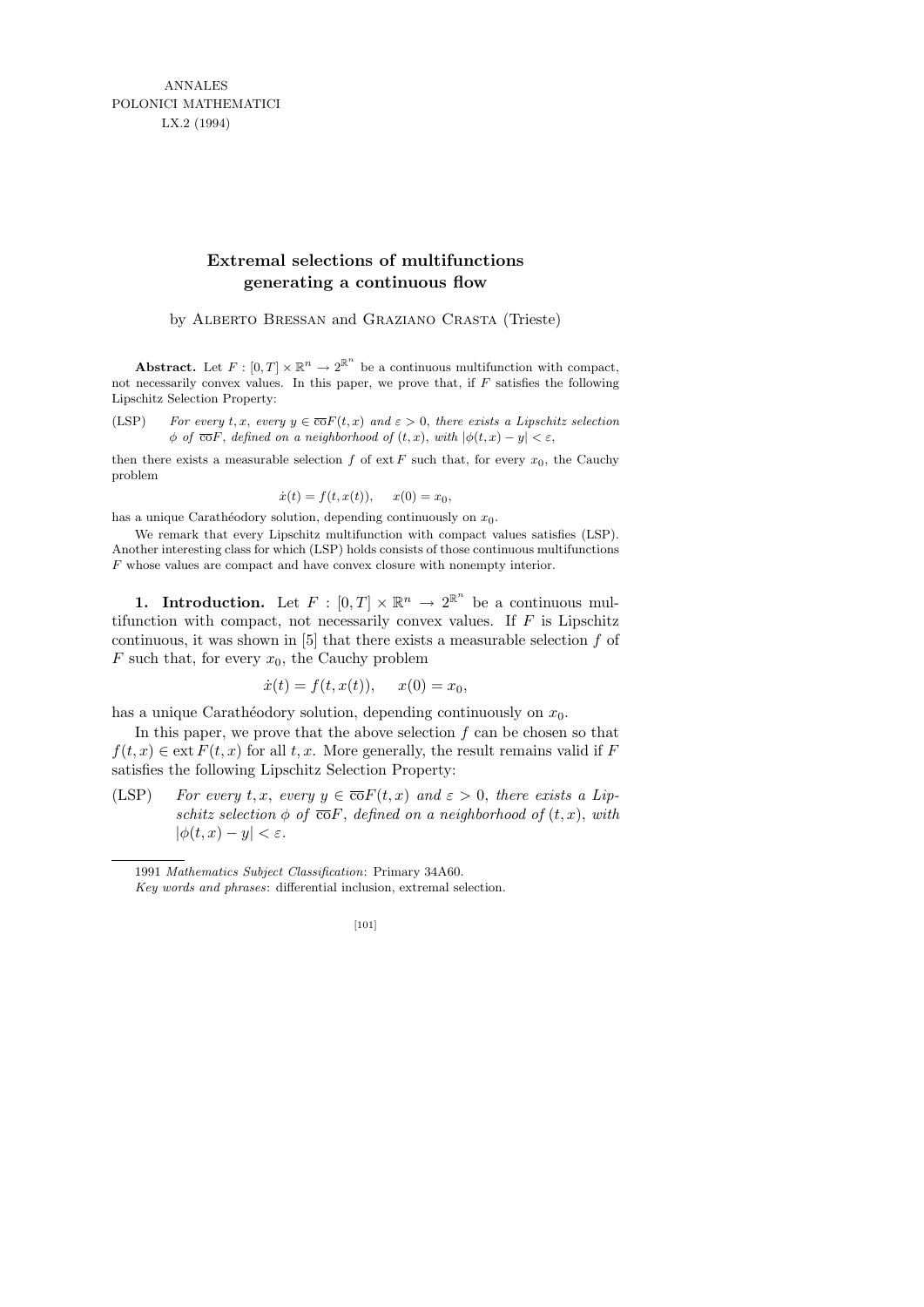We remark that, by [10, 12], every Lipschitz multifunction with compact values satisfies (LSP). Another interesting class for which (LSP) holds consists of those continuous multifunctions  $F$  whose values are compact and have convex closure with nonempty interior. Indeed, for any given  $t, x, y, \varepsilon$ , choosing  $y' \in \text{int } \overline{\text{co}} F(t, x)$  with  $|y' - y| < \varepsilon$ , the constant function  $\phi \equiv y'$  is a local selection from  $\overline{co}F$  satisfying the requirements.

In the following,  $\Omega \subseteq \mathbb{R}^n$  is an open set,  $\overline{B}(0, M)$  is the closed ball centered at the origin with radius  $M, \overline{B}(D, MT)$  is the closed neighborhood of radius  $MT$  around the set D, while  $AC$  is the Sobolev space of all absolutely continuous functions  $u : [0, T] \to \mathbb{R}^n$ , with norm  $||u||_{\mathcal{AC}} =$  $\int_0^T (|u(t)| + |\dot{u}(t)|) dt.$ 

THEOREM 1. Let  $F : [0,T] \times \Omega \to 2^{\mathbb{R}^n}$  be a bounded continuous multifunction with compact values, satisfying (LSP). Assume that  $F(t, x) \subseteq \overline{B}(0, M)$ for all t, x and let D be a compact set such that  $\overline{B}(D, MT) \subset \Omega$ . Then there exists a measurable function f with

(1.1) 
$$
f(t,x) \in \text{ext } F(t,x) \quad \forall t, x,
$$

such that, for every  $(t_0, x_0) \in [0, T] \times D$ , the Cauchy problem

(1.2) 
$$
\dot{x}(t) = f(t, x(t)), \quad x(t_0) = x_0
$$

has a unique Carathéodory solution  $x(\cdot) = x(\cdot, t_0, x_0)$  on [0, T], depending continuously on  $t_0, x_0$  in the norm of  $AC$ .

Moreover, if  $\varepsilon_0 > 0$  and a Lipschitz continuous selection  $f_0$  of  $\overline{co}F$ are given, then one can construct f with the following additional property: Denoting by  $y(\cdot, t_0, x_0)$  the unique solution of

(1.3) 
$$
\dot{y}(t) = f_0(t, y(t)), \quad y(t_0) = x_0,
$$

for every  $(t_0, x_0) \in [0, T] \times D$  one has

(1.4) 
$$
|y(t, t_0, x_0) - x(t, t_0, x_0)| \leq \varepsilon_0 \quad \forall t \in [0, T].
$$

The proof of the above theorem, given in Section 3, starts with the construction of a sequence  $f_n$  of directionally continuous selections from  $\overline{co}F$ which are piecewise Lipschitz continuous in the  $(t, x)$ -space. For every  $u$ :  $[0, T] \to \mathbb{R}^n$  in a class of Lipschitz continuous functions, we then show that the composed maps  $t \to f_n(t, u(t))$  form a Cauchy sequence in  $\mathcal{L}^1([0, T]; \mathbb{R}^n)$ converging pointwise almost everywhere to a map of the form  $f(\cdot, u(\cdot))$ , taking values within the extreme points of F. This convergence is obtained through an argument which is considerably different from previous works. Indeed, it relies on a careful use of the likelihood functional introduced in [4], interpreted here as a measure of "oscillatory nonconvergence" of a set of derivatives.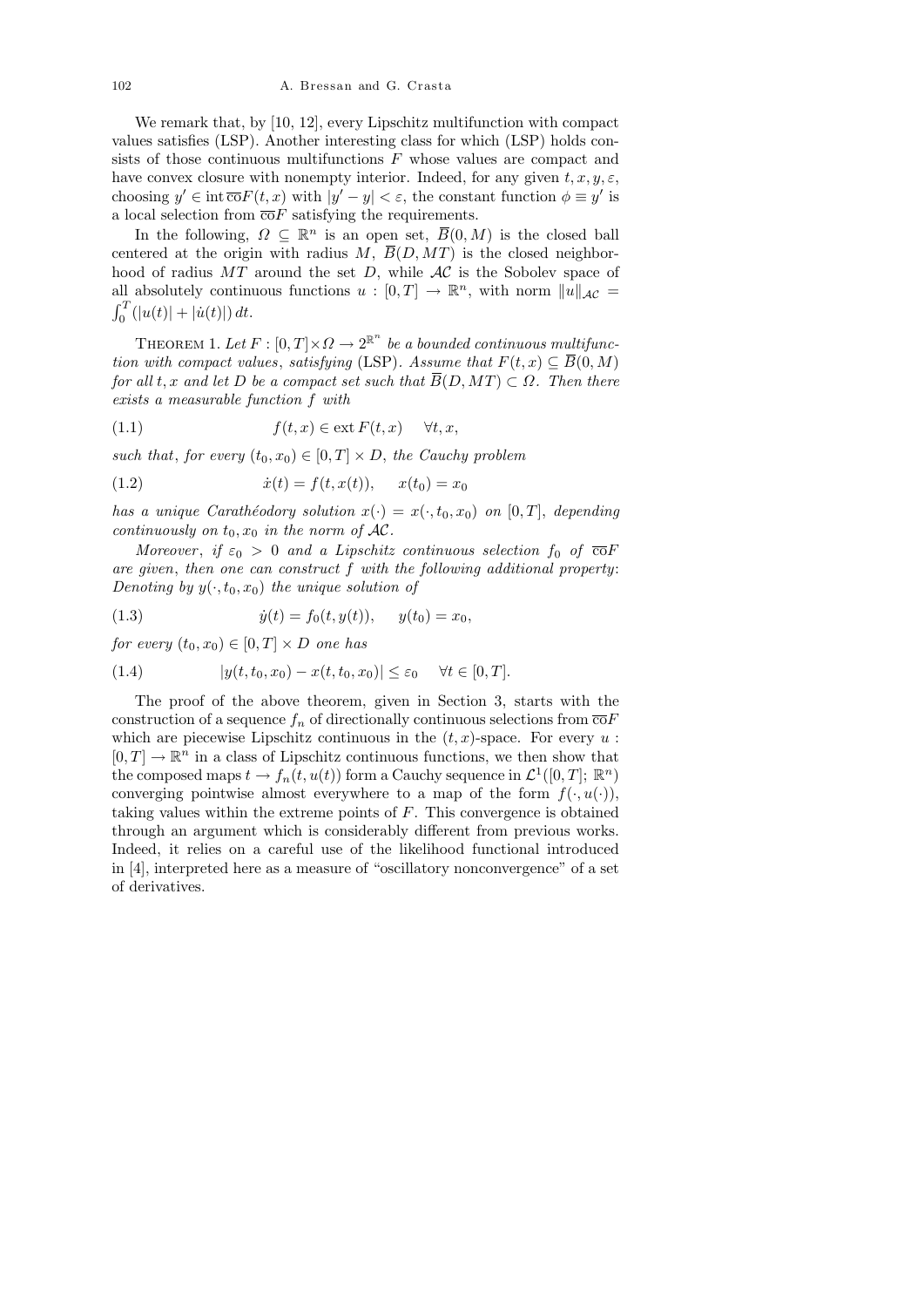Among various corollaries, Theorem 1 yields an extension, valid for the wider class of multifunctions with the property (LSP), of the following results, proved in [7], [5] and [8], respectively.

(i) Existence of selections from the solution set of a differential inclusion, depending continuously on the initial data.

(ii) Existence of selections from a multifunction, which generate a continuous flow.

(iii) Contractibility of the solution sets of  $\dot{x} \in F(t, x)$  and  $\dot{x} \in \text{ext } F(t, x)$ .

These consequences, together with an application to bang-bang feedback controls, are described in Section 4. Topological properties of the set of solutions of nonconvex differential inclusions have been studied in [3, 6] with the technique of directionally continuous selections and in [8, 9, 13] using the method of Baire category.

**2. Preliminaries.** As customary,  $\overline{A}$  and  $\overline{co} A$  denote here the closure and the closed convex hull of A respectively, while  $A\backslash B$  indicates a settheoretic difference. The Lebesgue measure of a set  $J \subset \mathbb{R}$  is  $m(J)$ . The characteristic function of a set A is written as  $\chi_A$ .

In the following,  $K_n$  denotes the family of all nonempty compact convex subsets of  $\mathbb{R}^n$ , endowed with Hausdorff metric. A key technical tool used in our proofs will be the function  $h : \mathbb{R}^n \times \mathcal{K}_n \to \mathbb{R} \cup \{-\infty\}$  defined by

(2.1) 
$$
h(y, K)
$$
  
\n
$$
\doteq \sup \left\{ \left( \int_{0}^{1} |w(\xi) - y|^2 d\xi \right)^{1/2}; w : [0, 1] \to K, \int_{0}^{1} w(\xi) d\xi = y \right\}
$$

with the understanding that  $h(y, K) = -\infty$  if  $y \notin K$ . Observe that  $h^2(y, K)$ can be interpreted as the maximum variance among all random variables supported inside  $K$  whose mean value is  $y$ . The following results were proved in [4]:

LEMMA 1. The map  $(y, K) \mapsto h(y, K)$  is upper semicontinuous in both variables; for each fixed  $K \in \mathcal{K}_n$  the function  $y \mapsto h(y, K)$  is strictly concave  $down on K. Moreover, one has$ 

(2.2) 
$$
h(y, K) = 0 \quad \text{if and only if} \quad y \in \text{ext } K,
$$

(2.3) 
$$
h^{2}(y,K) \leq r^{2}(K) - |y - c(K)|^{2},
$$

where  $c(K)$  and  $r(K)$  denote the Chebyshev center and the Chebyshev radius of K, respectively.

 $R$  e m a r k 1. By the above lemma, the function  $h$  has all the qualitative properties of the Choquet function  $d_F$  considered, for example, in [9,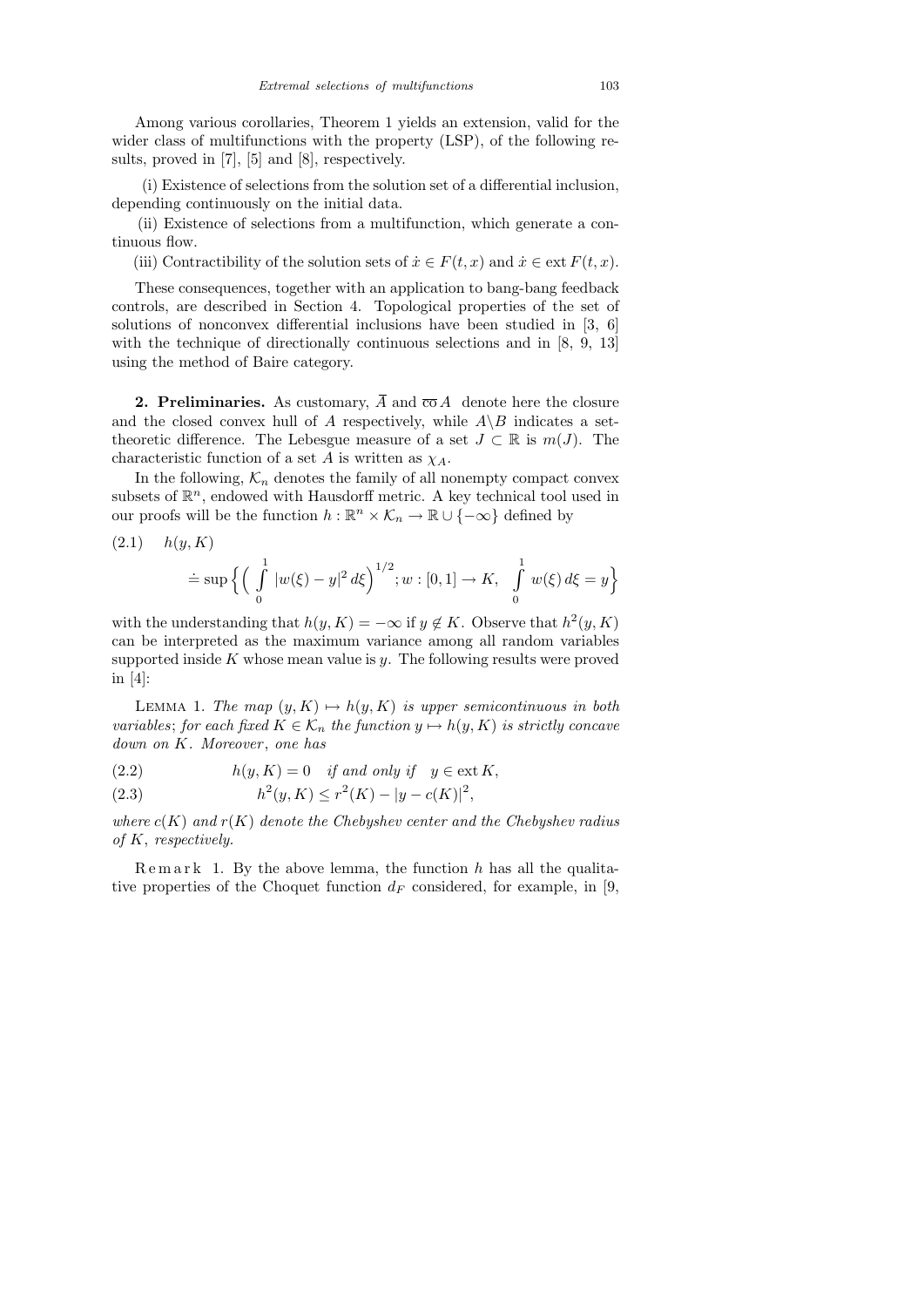Proposition 2.6]. It could thus be used within any argument based on Baire category. Moreover, the likelihood functional

$$
L(u) \doteq \left( \int\limits_0^T h^2(\dot{u}(t), F(t, u(t))) dt \right)^{1/2}
$$

provides an upper bound to the distance  $\|\dot{v} - \dot{u}\|_{\mathcal{L}^2}$  between derivatives, for solutions of  $\dot{v} \in F(t, v)$  which remain close to u uniformly on [0, T]. This additional quantitative property of the function  $h$  will be a crucial ingredient in our proof.

For the basic theory of multifunctions and differential inclusions we refer to [1]. As in [2], given a map  $g: [0, T] \times \Omega \to \mathbb{R}^n$ , we say that g is directionally *continuous* along the directions of the cone  $\Gamma^{N} = \{(s, y) ; |y| \leq Ns\}$  if

$$
g(t,x) = \lim_{k \to \infty} g(t_k, x_k)
$$

for every  $(t, x)$  and every sequence  $(t_k, x_k)$  in the domain of g such that  $t_k \to t$  and  $|x_k-x| \le N(t_k-t)$  for every k. Equivalently, g is  $\Gamma^N$ -continuous iff it is continuous w.r.t. the topology generated by the family of all half-open cones of the form

(2.4) 
$$
\{(s,y) \; ; \; \hat{t} \le s < \hat{t} + \varepsilon, \ |y - \hat{x}| \le N(s-t) \}
$$

with  $(\hat{t}, \hat{x}) \in \mathbb{R} \times \mathbb{R}^n$ ,  $\varepsilon > 0$ . A set of the form (2.4) will be called an N-cone.<br>Index the assumptions on O, D made in Theorem 1, consider the set of Under the assumptions on  $\Omega, D$  made in Theorem 1, consider the set of Lipschitzean functions

$$
Y = \{ u : [0, T] \to \overline{B}(D, MT) ; |u(t) - u(s)| \le M|t - s| \,\forall t, s \}.
$$

The Picard operator of a map  $g: [0, T] \times \Omega \to \mathbb{R}^n$  is defined as

$$
\mathcal{P}^g(u)(t) \doteq \int_0^t g(s, u(s)) ds, \quad u \in Y.
$$

The distance between two Picard operators will be measured by  $(2.5)$   $\|\mathcal{P}^f - \mathcal{P}^g\|$ 

$$
= \sup \Big\{ \Big| \int_{0}^{t} \left[ f(s, u(s)) - g(s, u(s)) \right] ds \Big| \; ; \; t \in [0, T], \; u \in Y \Big\}.
$$

The next lemma will be useful in order to prove the uniqueness of solutions of the Cauchy problems (1.2).

LEMMA 2. Let f be a measurable map from  $[0, T] \times \Omega$  into  $\overline{B}(0, M)$ , with  $\mathcal{P}^f$  continuous on Y. Let D be compact, with  $\overline{B}(D, MT) \subset \Omega$ , and assume that the Cauchy problem

(2.6) 
$$
\dot{x}(t) = f(t, x(t)), \quad x(t_0) = x_0, \quad t \in [0, T],
$$

has a unique solution, for each  $(t_0, x_0) \in [0, T] \times D$ .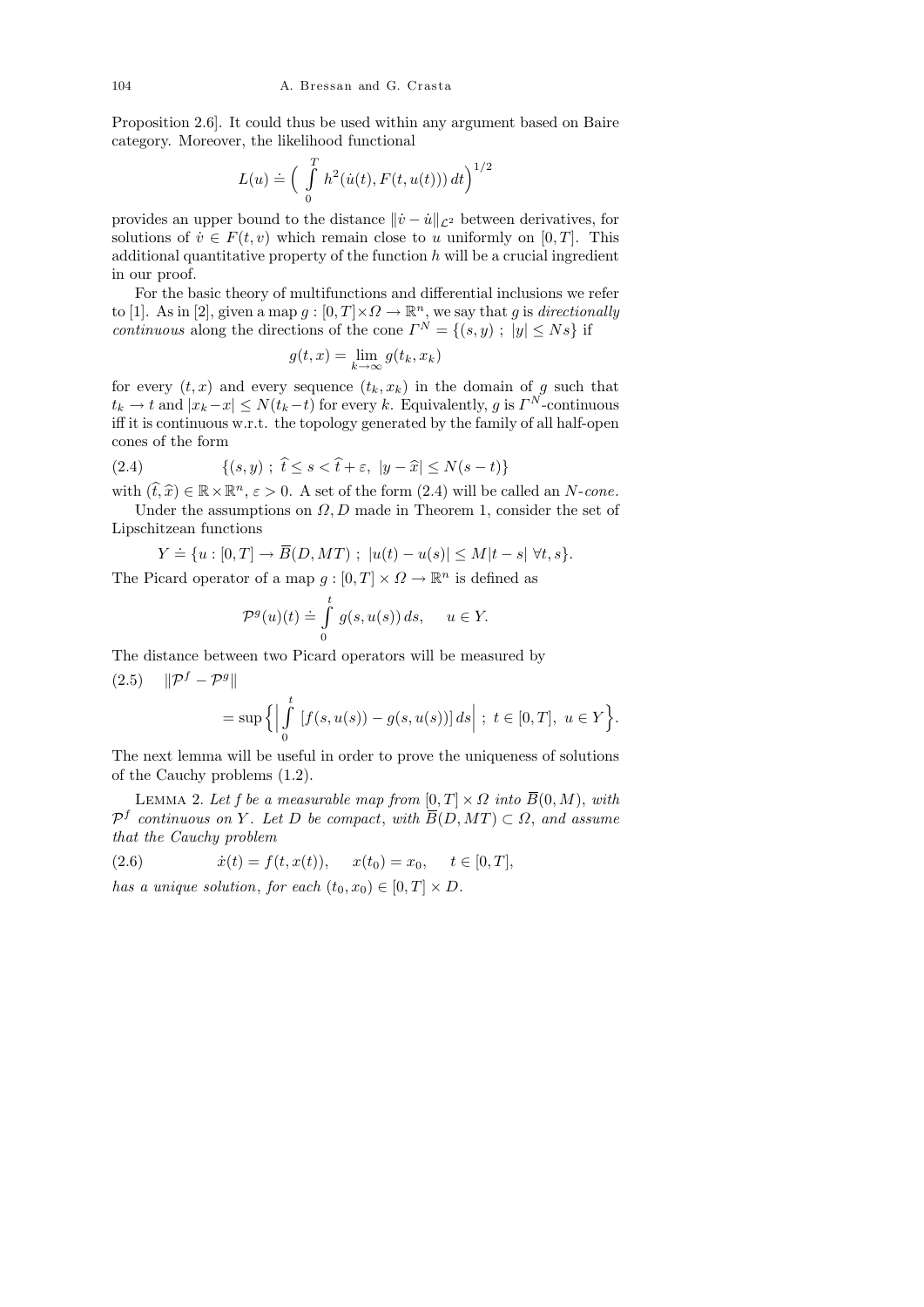Then, for every  $\varepsilon > 0$ , there exists  $\delta > 0$  with the following property. If  $g: [0,T] \times \Omega \to \overline{B}(0,M)$  satisfies  $\|\mathcal{P}^g - \mathcal{P}^f\| \leq \delta$ , then for every  $(t_0,x_0) \in$  $[0, T] \times D$ , any solution of the Cauchy problem

(2.7) 
$$
\dot{y}(t) = g(t, y(t)), \quad y(t_0) = x_0, \quad t \in [0, T],
$$

has distance  $\lt \varepsilon$  from the corresponding solution of (2.6). In particular, the solution set of (2.7) has diameter  $\leq 2\varepsilon$  in  $\mathcal{C}^0([0,T];\mathbb{R}^n)$ .

P r o o f. If the conclusion fails, then there exist sequences of times  $t_{\nu}$ ,  $t'_{\nu}$ , maps  $g_{\nu}$  with  $\|\mathcal{P}^{g_{\nu}} - \mathcal{P}^{f}\| \to 0$ , and couples of solutions  $x_{\nu}, y_{\nu} : [0, T] \to$  $\overline{B}(D, MT)$  of

(2.8) 
$$
\dot{x}_{\nu}(t) = f(t, x_{\nu}(t)), \quad \dot{y}_{\nu}(t) = g_{\nu}(t, y_{\nu}(t)), \quad t \in [0, T],
$$

with

(2.9) 
$$
x_{\nu}(t_{\nu}) = y_{\nu}(t_{\nu}) \in D, \quad |x_{\nu}(t_{\nu}') - y_{\nu}(t_{\nu}')| \geq \varepsilon \quad \forall \nu.
$$

By taking subsequences, we can assume that  $t_{\nu} \to t_0$ ,  $t'_{\nu} \to \tau$ ,  $x_{\nu}(t_0) \to x_0$ , while  $x_{\nu} \to x$  and  $y_{\nu} \to y$  uniformly on [0, T]. From (2.8) it follows that

$$
(2.10) \quad |y(t) - x_0 - \int_{t_0}^t f(s, y(s)) ds| \le |y(t) - y_{\nu}(t)| + |x_0 - y_{\nu}(t_0)|
$$

$$
+ \Big| \int_{t_0}^t [f(s, y(s)) - f(s, y_{\nu}(s))] ds \Big| + \Big| \int_{t_0}^t [f(s, y_{\nu}(s)) - g_{\nu}(s, y_{\nu}(s))] ds \Big|.
$$

As  $\nu \rightarrow \infty$ , the right hand side of (2.10) tends to zero, showing that  $y(\cdot)$  is a solution of (2.6). By the continuity of  $\mathcal{P}^f$ ,  $x(\cdot)$  is also a solution of (2.6), distinct from  $y(\cdot)$  because

$$
|x(\tau) - y(\tau)| = \lim_{\nu \to \infty} |x_{\nu}(\tau) - y_{\nu}(\tau)| = \lim_{\nu \to \infty} |x_{\nu}(t_{\nu}') - y_{\nu}(t_{\nu}')| \ge \varepsilon.
$$

This contradicts the uniqueness assumption, proving the lemma.

3. Proof of the main theorem. Observing that  $ext{F}(t, x) =$  $ext{\overline{co}}F(t,x)$  for every compact set  $F(t,x)$ , it is clearly not restrictive to prove Theorem 1 under the additional assumption that all values of F are convex. Moreover, the bounds on  $F$  and  $D$  imply that no solution of the Cauchy problem

$$
\dot{x}(t) \in F(t, x(t)), \quad x(t_0) = x_0, \quad t \in [0, T],
$$

with  $x_0 \in D$ , can escape from the set  $\overline{B}(D, MT)$ . Therefore, it suffices to construct the selection f on the compact set  $\Omega^{\dagger} = [0, T] \times \overline{B}(D, MT)$ . Finally, since every convex-valued multifunction satisfying (LSP) admits a globally defined Lipschitz selection, it suffices to prove the second part of the theorem, with  $f_0$  and  $\varepsilon_0 > 0$  assigned.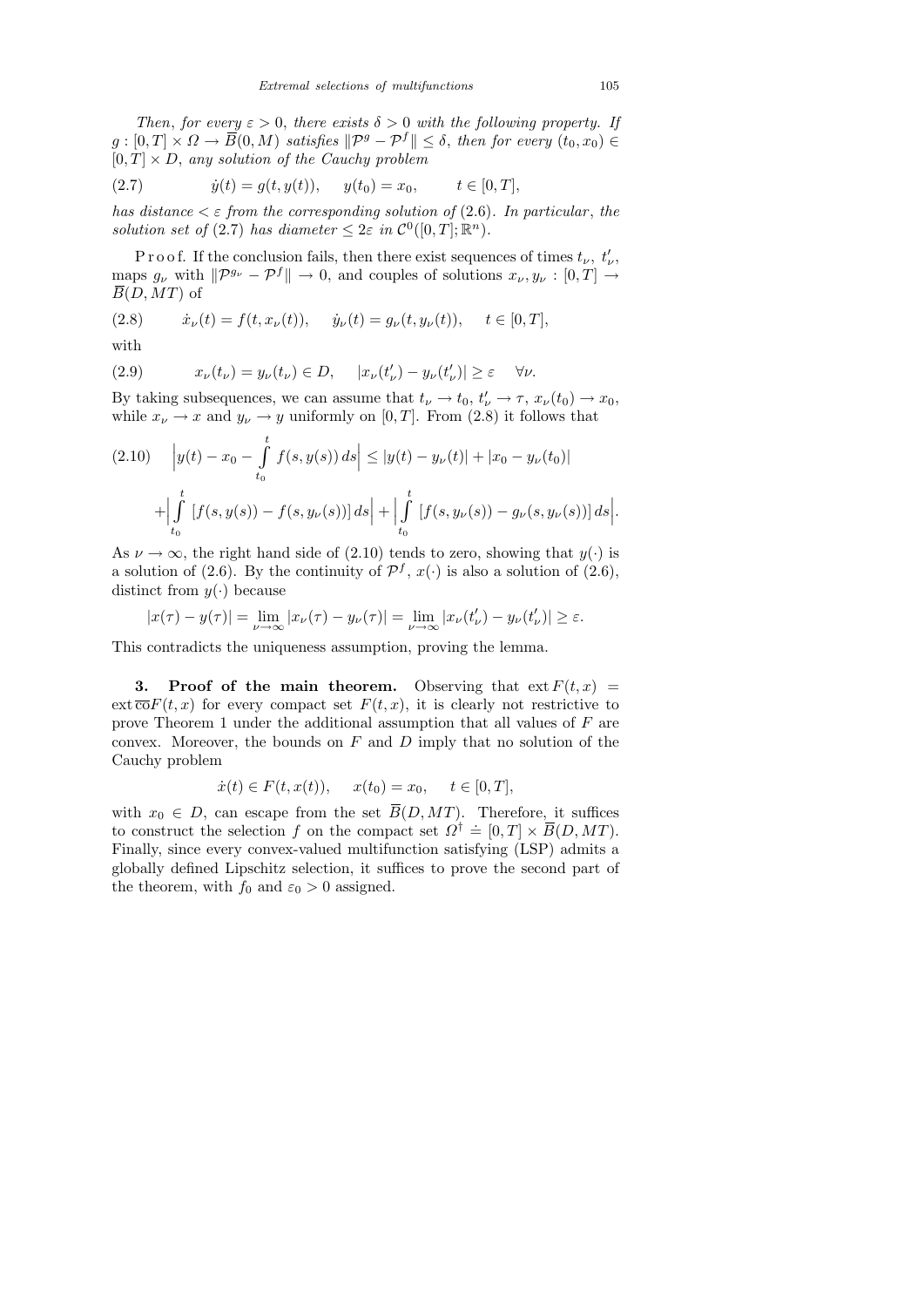We shall define a sequence of directionally continuous selections of  $F$ , converging a.e. to a selection from  $ext{F}$ . The basic step of our constructive procedure will be provided by the next lemma.

LEMMA 3. Fix any  $\varepsilon > 0$ . Let S be a compact subset of  $[0, T] \times \Omega$  and let  $\phi : S \to \mathbb{R}^n$  be a continuous selection of F such that

(3.1) 
$$
h(\phi(t,x), F(t,x)) < \eta \quad \forall (t,x) \in S,
$$

with h as in (2.1). Then there exists a piecewise Lipschitz selection  $g : S \to$  $\mathbb{R}^n$  of F with the following properties:

- (i) There exists a finite covering  $\{\Gamma_i\}_{i=1,\dots,\nu}$ , consisting of  $\Gamma^{M+1}$ -cones, such that, if we define the pairwise disjoint sets  $\Delta^i = \Gamma_i \setminus \bigcup_{l < i} \Gamma_l$ , then on each  $\Delta^i$  the following holds:
	- (a) There exist Lipschitzean selections  $\psi_j^i : \overline{\Delta^i} \to \mathbb{R}^n$ ,  $j = 0, \ldots, n$ , such that

(3.2) 
$$
g|_{\Delta^i} = \sum_{j=0}^n \psi_j^i \chi_{A_j^i},
$$

where each  $A_j^i$  is a finite union of strips of the form  $([t', t'') \times \mathbb{R}^n)$  $\cap$   $\varDelta^i.$ 

(b) For every  $j = 0, \ldots, n$  there exists an affine map  $\varphi_j^i(\cdot) = \langle a_j^i, \cdot \rangle + b_j^i$ such that

(3.3) 
$$
\varphi_j^i(\psi_j^i(t,x)) \leq \varepsilon, \ \varphi_j^i(z) \geq h(z, F(t,x)), \quad \forall (t,x) \in \overline{\Delta^i}, \ z \in F(t,x).
$$

(ii) For every  $u \in Y$  and every interval  $[\tau, \tau']$  such that  $(s, u(s)) \in S$  for  $\tau \leq s < \tau'$ , the following estimates hold:

(3.4) 
$$
\left|\int_{\tau}^{\tau'}\left[\phi(s,u(s))-g(s,u(s))\right]ds\right| \leq \varepsilon,
$$

(3.5) 
$$
\int_{\tau}^{\tau'} |\phi(s, u(s)) - g(s, u(s))| ds \leq \varepsilon + \eta(\tau' - \tau).
$$

 $R$  e m a r k 2. Thinking of  $h(y, K)$  as a measure for the distance of y from the extreme points of  $K$ , the above lemma can be interpreted as follows. Given any selection  $\phi$  of F, one can find a  $\Gamma^{M+1}$ -continuous selection g whose values lie close to the extreme points of  $F$  and whose Picard operator  $\mathcal{P}^g$ , by (3.4), is close to  $\mathcal{P}^{\phi}$ . Moreover, if the values of  $\phi$  are near the extreme points of F, i.e. if  $\eta$  in (3.1) is small, then g can be chosen close to  $\phi$ . The estimate  $(3.5)$  will be a direct consequence of the definition  $(2.1)$  of h and of Hölder's inequality.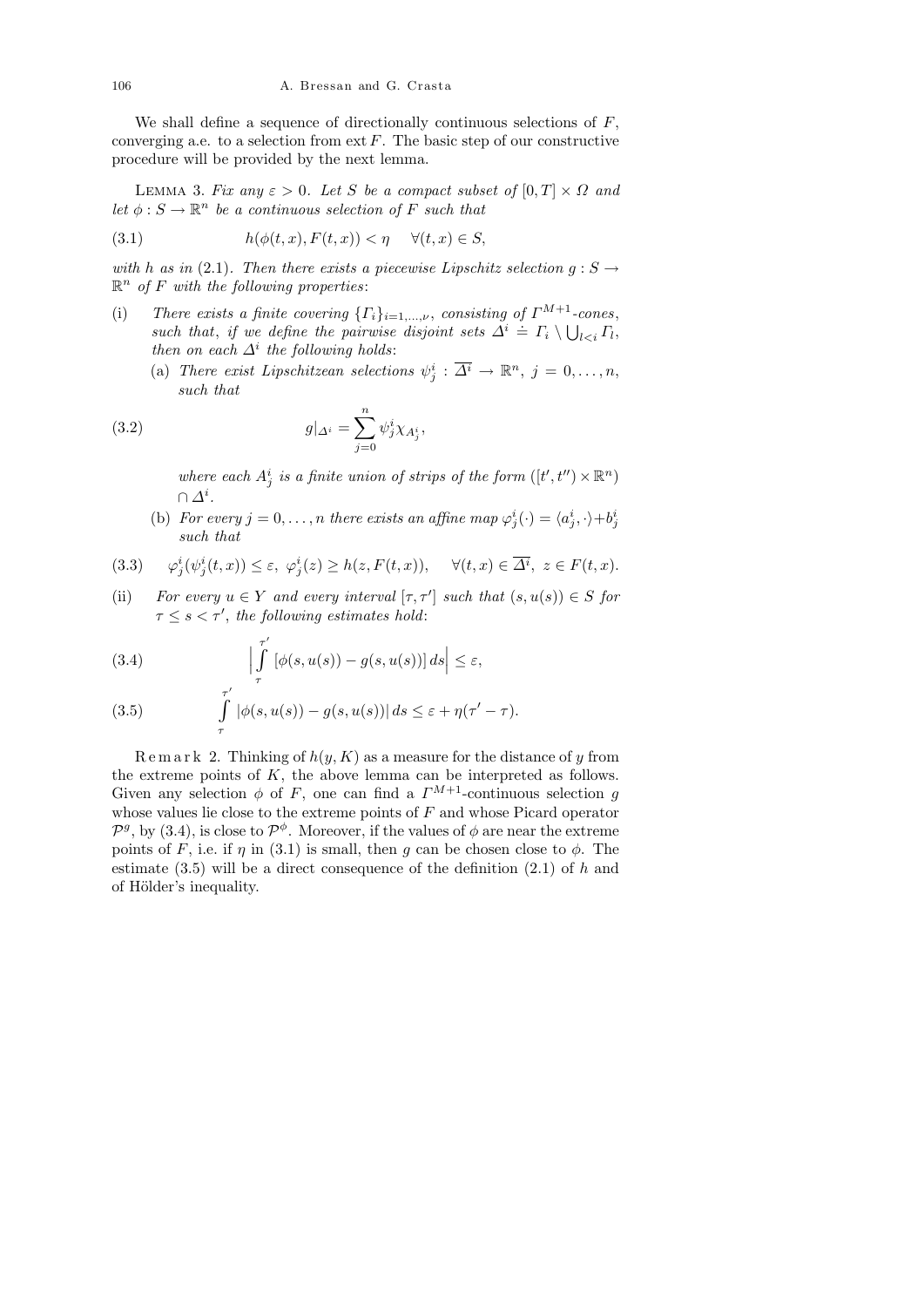$R$  e m a r k 3. Since h is only upper semicontinuous, the two assumptions  $y_{\nu} \to y$  and  $h(y_{\nu}, K) \to 0$  do not necessarily imply  $h(y, K) = 0$ . As a consequence, the a.e. limit of a convergent sequence of approximately extremal selections  $f_{\nu}$  of F need not take values inside ext F. To overcome this difficulty, the estimates in  $(3.3)$  provide upper bounds for h in terms of the affine maps  $\varphi_j^i$ . Since each  $\varphi_j^i$  is continuous, limits of the form  $\varphi_j^i(y_\nu) \to \varphi_j^i(y)$ will be straightforward.

P roof of Lemma 3. For every  $(t, x) \in S$  there exist values  $y_j(t, x)$  $\in F(t, x)$  and coefficients  $\theta_i(t, x) \geq 0$  with

$$
\phi(t,x) = \sum_{j=0}^{n} \theta_j(t,x) y_j(t,x), \quad \sum_{j=0}^{n} \theta_j(t,x) = 1, h(y_j(t,x), F(t,x)) < \varepsilon/2.
$$

By the concavity and the upper semicontinuity of h, for every  $j = 0, \ldots, n$ there exists an affine function  $\varphi_i^{(t,x)}$  $j^{(t,x)}(\cdot)=\langle a_j^{(t,x)}\rangle$  $\langle{}_{j}^{(t,x)},.\rangle+ b_{j}^{(t,x)}$  $j^{(i,x)}$  such that

$$
\varphi_j^{(t,x)}(y_j(t,x)) < h(y_j(t,x), F(t,x)) + \varepsilon/2 < \varepsilon,
$$
\n
$$
\varphi_j^{(t,x)}(z) > h(z, F(t,x)) \quad \forall z \in F(t,x).
$$

By (LSP) and the continuity of each  $\varphi_i^{(t,x)}$  $j^{(t,x)}$ , there exists a neighborhood  $\mathcal{U}$ of  $(t, x)$  together with Lipschitzean selections  $\psi_i^{(t,x)}$  $j^{(t,x)}_{j}:\mathcal{U}\to\mathbb{R}^{n}$  such that, for every j and every  $(s, y) \in \mathcal{U}$ ,

(3.6) 
$$
|\psi_j^{(t,x)}(s,y) - y_j(t,x)| < \frac{\varepsilon}{4T},
$$

(3.7) 
$$
\varphi_j^{(t,x)}(\psi_j^{(t,x)}(s,y)) < \varepsilon.
$$

Using again the upper semicontinuity of  $h$ , we can find a neighborhood  $\mathcal{U}'$ of  $(t, x)$  such that

$$
(3.8) \quad \varphi_j^{(t,x)}(z) \ge h(z, F(s,y)) \qquad \forall z \in F(s,y), \ (s,y) \in \mathcal{U}', \ j=0,\ldots,n.
$$

Choose a neighborhood  $\Gamma_{t,x}$  of  $(t,x)$ , contained in  $\mathcal{U} \cap \mathcal{U}'$ , such that, for every point  $(s, y)$  in the closure  $\overline{\Gamma}_{t,x}$ , one has

(3.9) 
$$
|\phi(s,y) - \phi(t,x)| < \frac{\varepsilon}{4T}.
$$

It is not restrictive to assume that  $\Gamma_{t,x}$  is an  $(M+1)$ -cone, i.e. it has the form (2.4) with  $N = M + 1$ . By the compactness of S we can extract a finite subcovering  $\{F^i : 1 \le i \le \nu\}$ , with  $\Gamma_i = \Gamma_{t_i, x_i}$ . Define  $\Delta^i = \Gamma_i \setminus \bigcup_{j < i} \Gamma_j$ and set  $\theta_j^i = \theta_j(t_i, x_i), y_j^i = y_j(t_i, x_i), \psi_j^i = \psi_j^{(t_i, x_i)}$  $j_j^{(t_i,x_i)}, \varphi_j^i = \varphi_j^{(t_i,x_i)}$ . Choose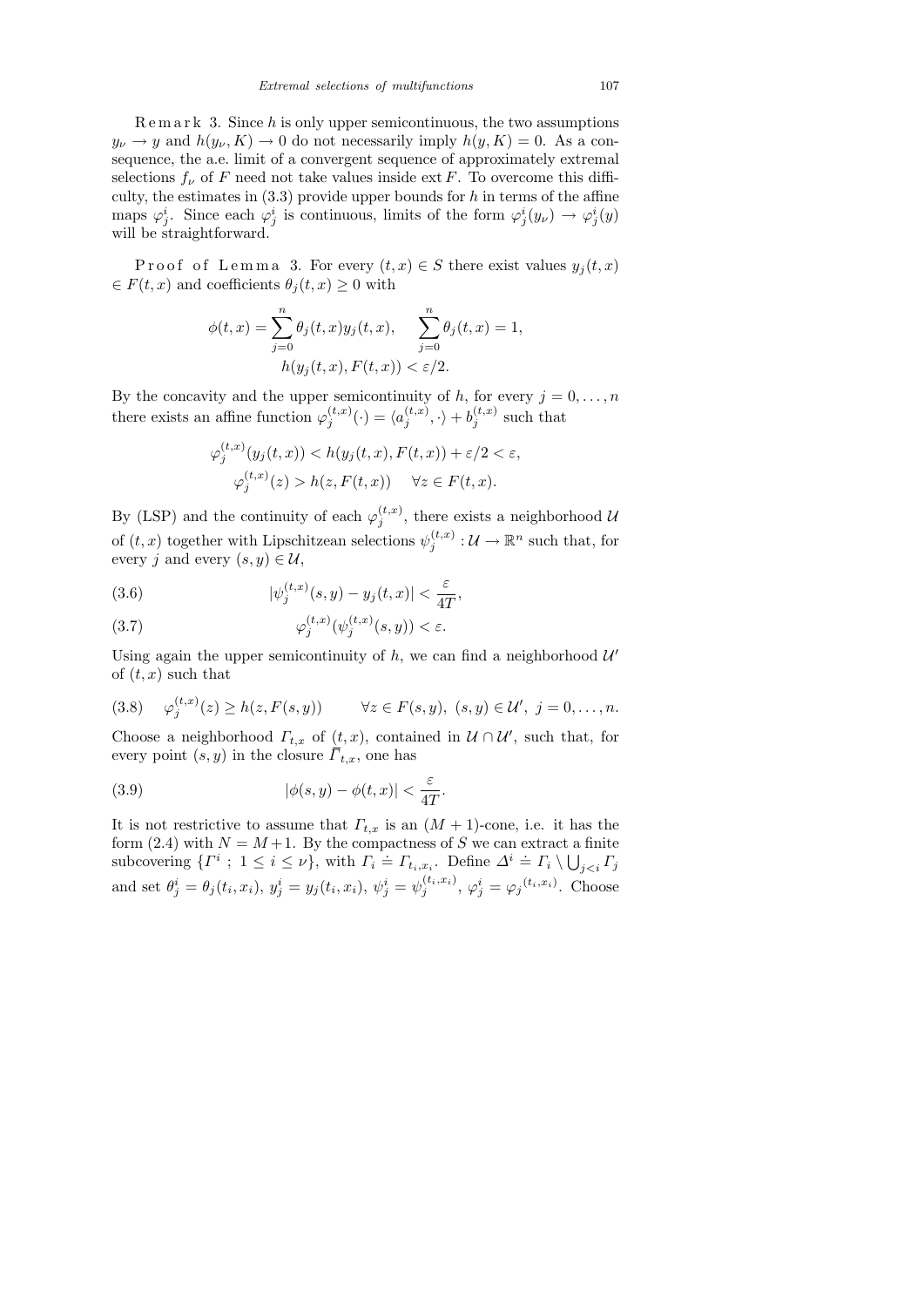an integer N such that

$$
(3.10)\t\t\t N > \frac{8M\nu^2T}{\varepsilon}
$$

and divide  $[0, T]$  into N equal subintervals  $J_1, \ldots, J_N$ , with

(3.11) 
$$
J_k = [t_{k-1}, t_k), \quad t_k = \frac{kT}{N}.
$$

For each *i*, k such that  $(J_k \times \mathbb{R}^n) \cap \Delta^i \neq \emptyset$ , we then split  $J_k$  into  $n+1$ subintervals  $J_{k,0}^i, \ldots, J_{k,n}^i$  with lengths proportional to  $\theta_0^i, \ldots, \theta_n^i$ , by setting

$$
J_{k,j}^i = [t_{k,j-1}, t_{k,j}),
$$
  $t_{k,j} = \frac{T}{N} \left( k + \sum_{l=0}^j \theta_l^i \right),$   $t_{k,-1} = \frac{Tk}{N}.$ 

For any point  $(t, x) \in \overline{\Delta^i}$  we now set

(3.12) 
$$
\begin{cases} g^{i}(t,x) \doteq \psi_{j}^{i}(t,x) \\ \overline{g}^{i}(t,x) = y_{j}^{i} \end{cases} \text{ if } t \in \bigcup_{k=1}^{N} J_{k,j}^{i}.
$$

The piecewise Lipschitz selection  $g$  and a piecewise constant approximation  $\overline{q}$  of g can now be defined as

(3.13) 
$$
g = \sum_{i=1}^{\nu} g^i \chi_{\Delta^i}, \quad \overline{g} = \sum_{i=1}^{\nu} \overline{g}^i \chi_{\Delta^i}.
$$

By construction, recalling  $(3.7)$  and  $(3.8)$ , the conditions  $(a)$ ,  $(b)$  in  $(i)$  clearly hold.

It remains to show that the estimates in (ii) hold as well. Let  $\tau, \tau' \in [0, T]$ and  $u \in Y$  be such that  $(t, u(t)) \in S$  for every  $t \in [\tau, \tau']$ , and define

$$
E^{i} = \{t \in I \; ; \; (t, u(t)) \in \Delta^{i}\}, \quad i = 1, \ldots, \nu.
$$

From our previous definition  $\Delta^i \doteq \Gamma_i \setminus \bigcup_{j < i} \Gamma_j$ , where each  $\Gamma_j$  is an  $(M+1)$ cone, it follows that every  $E^i$  is the union of at most i disjoint intervals. We can thus write

$$
E^i = \Big(\bigcup_{J_k \subset E^i} J_k\Big) \cup \widehat{E}^i,
$$

with  $J_k$  given by  $(3.11)$  and

(3.14) 
$$
m(\widehat{E}^i) \le \frac{2iT}{N} \le \frac{2\nu T}{N}.
$$

Since

(3.15) 
$$
\phi(t_i, x_i) = \sum_{j=0}^n \theta_j^i y_j^i,
$$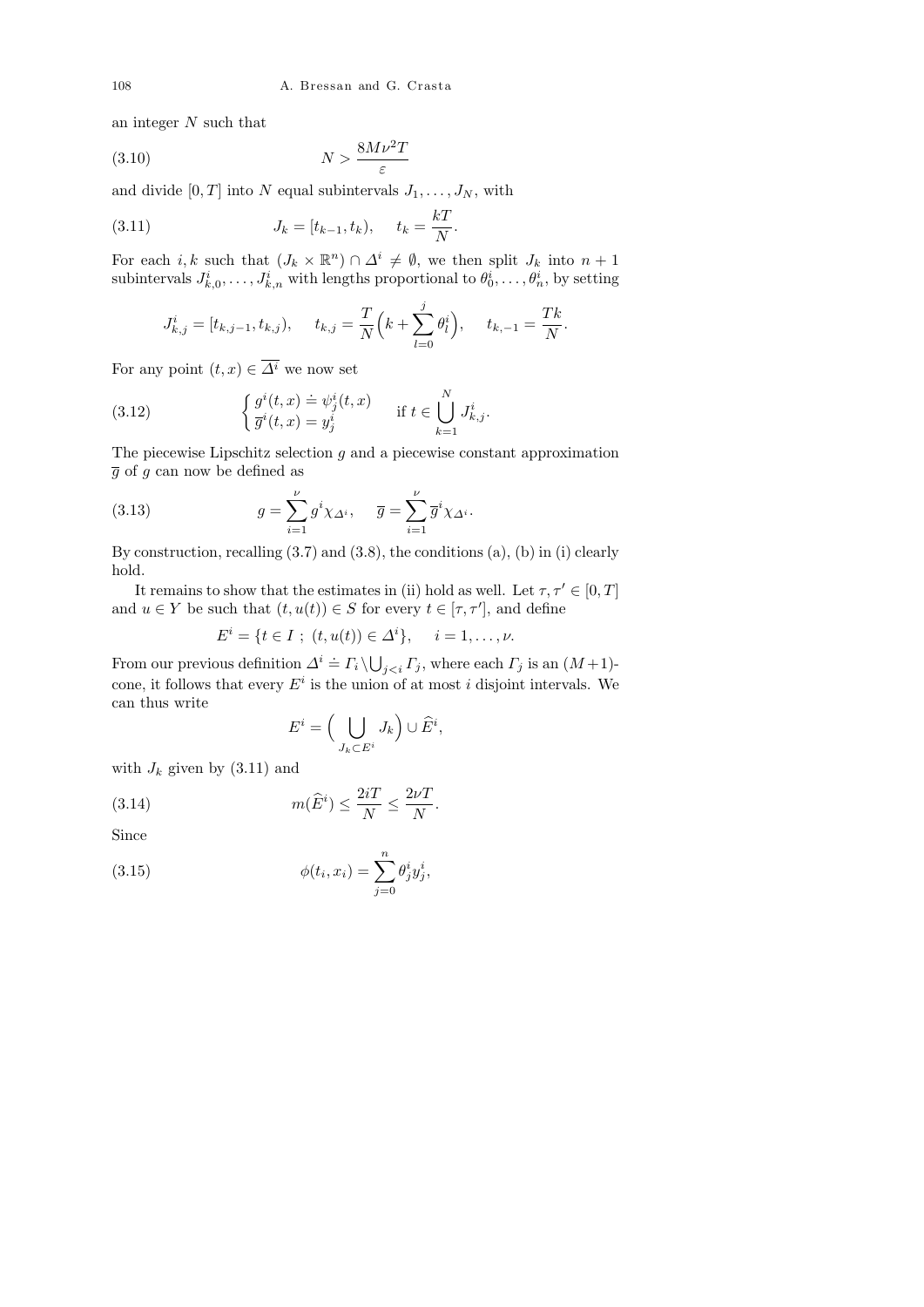the definition of  $\bar{g}$  in (3.12), (3.13) implies

$$
\int_{J_k} \left[ \phi(t_i, x_i) - \overline{g}(s, u(s)) \right] ds = m(J_k) \left[ \phi(t_i, x_i) - \sum_{j=0}^n \theta_j^i y_j^i \right] = 0.
$$

Therefore, from (3.9) and (3.6) it follows that

$$
\left| \int_{J_k} \left[ \phi(s, u(s)) - g(s, u(s)) \right] ds \right|
$$
  
\n
$$
\leq \left| \int_{J_k} \left[ \phi(s, u(s)) - \phi(t_i, x_i) \right] ds \right|
$$
  
\n
$$
+ \left| \int_{J_k} \left[ \phi(t_i, x_i) - \overline{g}(s, u(s)) \right] ds \right| + \left| \int_{J_k} \left[ \overline{g}(s, u(s)) - g(s, u(s)) \right] ds \right|
$$
  
\n
$$
\leq m(J_k) \left[ \frac{\varepsilon}{4T} + 0 + \frac{\varepsilon}{4T} \right] = m(J_k) \frac{\varepsilon}{2T}.
$$

The choice of  $N$  in  $(3.10)$  and the bound  $(3.14)$  thus imply

$$
\left| \int_{\tau}^{\tau'} \left[ \phi(s, u(s)) - g(s, u(s)) \right] ds \right| \le 2Mm \left( \bigcup_{i=1}^{\nu} \widehat{E}^i \right) + (\tau' - \tau) \frac{\varepsilon}{2T}
$$

$$
\le 2M\nu \frac{2\nu T}{N} + \frac{\varepsilon}{2} \le \varepsilon,
$$

proving (3.4).

We next consider (3.5). For a fixed  $i \in \{1, \ldots, \nu\}$ , let  $E^i$  be as before and define

$$
\xi_{-1} = 0
$$
,  $\xi_j = \sum_{l=0}^j \theta_l^i$ ,  $w^i(\xi) = \sum_{j=0}^n y_j^i \chi_{[\xi_{j-1}, \xi_j]}$ .

Recalling  $(3.15)$ , the definition of h at  $(2.1)$  and Hölder's inequality together imply

$$
h(\phi(t_i, x_i), F(t_i, x_i)) \geq \left(\int_{0}^{1} |\phi(t_i, x_i) - w^i(\xi)|^2 d\xi\right)^{1/2}
$$
  

$$
\geq \int_{0}^{1} |\phi(t_i, x_i) - w^i(\xi)| d\xi
$$
  

$$
= \sum_{j=0}^{n} \theta_j^i |\phi(t_i, x_i) - y_j^i|.
$$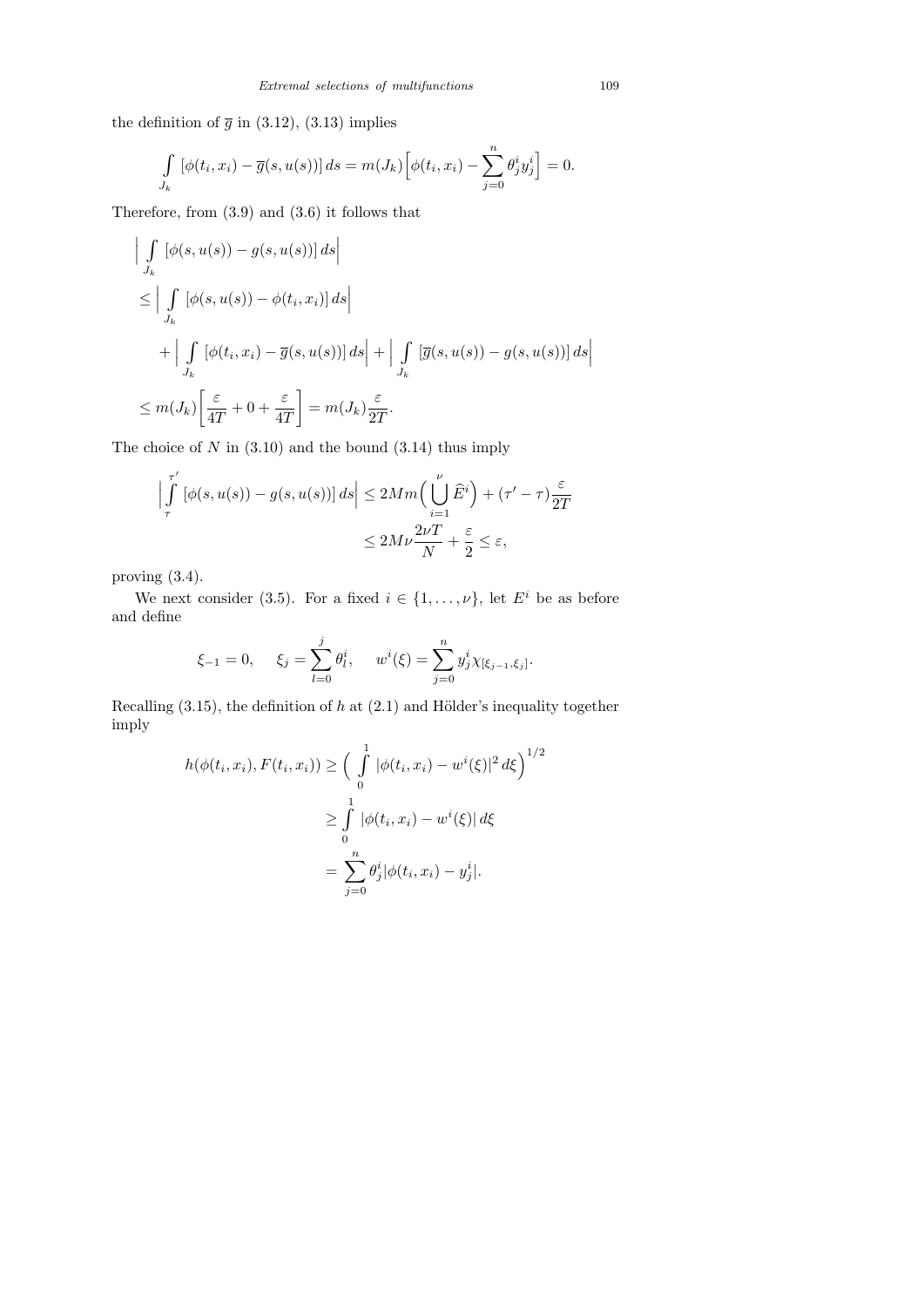Using this inequality we obtain

$$
\int_{J_k} |\phi(t_i, x_i) - \overline{g}(s, u(s))| ds = m(J_k) \sum_{j=0}^n \theta_j^i |\phi(t_i, x_i) - y_j^i|
$$
  

$$
\leq m(J_k) \cdot h(\phi(t_i, x_i), F(t_i, x_i)) \leq \eta m(J_k),
$$

and therefore, by  $(3.9)$  and  $(3.6)$ ,

$$
\int_{J_k} |\phi(s, u(s)) - g(s, u(s))| ds
$$
\n
$$
\leq \int_{J_k} |\phi(s, u(s)) - \phi(t_i, x_i)| ds + \int_{J_k} |\overline{g}(s, u(s)) - g(s, u(s))| ds
$$
\n
$$
+ \int_{J_k} |\phi(t_i, x_i) - \overline{g}(s, u(s))|,
$$
\n
$$
\leq m(J_k) \left[ \frac{\varepsilon}{4T} + \frac{\varepsilon}{4T} + \eta \right] = m(J_k) \left( \frac{\varepsilon}{2T} + \eta \right).
$$

Using again (3.14) and (3.10), we conclude that

$$
\int_{\tau}^{\tau'} |\phi(s, u(s)) - g(s, u(s))| ds \le (\tau' - \tau) \left(\frac{\varepsilon}{2T} + \eta\right) + 2M\nu \frac{2\nu T}{N}
$$
  

$$
\le \varepsilon + (\tau' - \tau)\eta.
$$

which finishes the proof of Lemma 3.

Using Lemma 3, given any continuous selection  $\tilde{f}$  of F on  $\Omega^{\dagger}$ , and any sequence  $(\varepsilon_k)_{k\geq 1}$  of strictly positive numbers, we can generate a sequence  $(f_k)_{k\geq 1}$  of selections from F as follows.

To construct  $f_1$ , we apply the lemma with  $S = \Omega^{\dagger}$ ,  $\phi = f_0$ ,  $\varepsilon = \varepsilon_1$ . This yields a partition  $\{A_1^i; i = 1, \ldots, \nu_1\}$  of  $\Omega^{\dagger}$  and a piecewise Lipschitz selection  $f_1$  of  $F$  of the form

$$
f_1 = \sum_{i=1}^{\nu_1} f_1^i \chi_{A_1^i}.
$$

In general, at the beginning of the kth step we are given a partition of  $\Omega^{\dagger}$ , say  $\{A_k^i; i = 1, \ldots, \nu_k\}$ , and a selection

$$
f_k = \sum_{i=1}^{\nu_k} f_k^i \chi_{A_k^i},
$$

where each  $f_k^i$  is Lipschitz continuous and satisfies

$$
h(f_k(t, x), F(t, x)) \le \varepsilon_k \quad \forall (t, x) \in \overline{A_k^i}
$$

.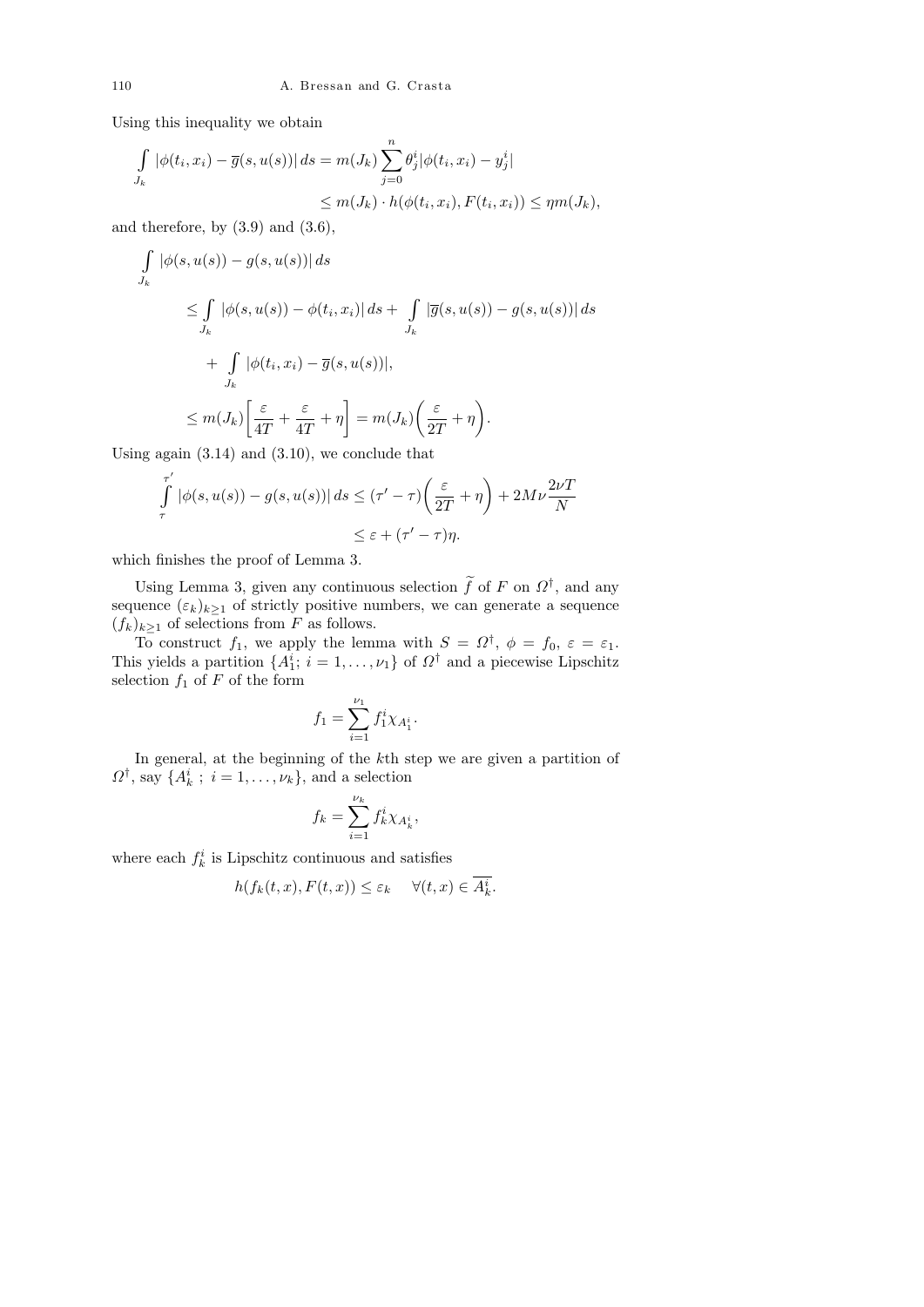We then apply Lemma 3 separately to each  $A_k^i$ , choosing  $S = A_k^i$ ,  $\varepsilon = \varepsilon_k$ ,  $\phi = f_k^i$ . This yields a partition  $\{A_{k+1}^i; i = 1, \ldots, \nu_{k+1}\}$  of  $\Omega^{\dagger}$  and functions of the form

$$
f_{k+1} = \sum_{i=1}^{\nu_{k+1}} f_{k+1}^i \chi_{A_{k+1}^i}, \quad \varphi_{k+1}^i(\cdot) = \langle a_{k+1}^i, \cdot \rangle + b_{k+1}^i,
$$

where each  $f_{k+1}^i : \overline{A_{k+1}^i} \to \mathbb{R}^n$  is a Lipschitz continuous selection from  $F$ , satisfying the following estimates:

(3.16) 
$$
\varphi_{k+1}^i(z) > h(z, F(t, x)) \quad \forall (t, x) \in A_{k+1}^i,
$$

(3.17) 
$$
\varphi_{k+1}^i(f_{k+1}^i(t,x)) \leq \varepsilon_{k+1} \quad \forall (t,x) \in A_{k+1}^i,
$$

(3.18) 
$$
\left|\int_{\tau}^{\tau'} \left[f_{k+1}(s, u(s)) - f_k(s, u(s))\right] ds\right| \leq \varepsilon_{k+1},
$$

$$
(3.19) \qquad \int\limits_{\tau}^{\tau'} |f_{k+1}(s, u(s)) - f_k(s, u(s))| \, ds \leq \varepsilon_{k+1} + \varepsilon_k(\tau' - \tau),
$$

for every  $u \in Y$  and every  $\tau, \tau'$ , as long as the values  $(s, u(s))$  remain inside a single set  $A_k^i$ , for  $s \in [\tau, \tau']$ .

Observe that, according to Lemma 3, each  $A_k^i$  is closed-open in the finer topology generated by all  $(M + 1)$ -cones. Therefore, each  $f_k$  is  $\Gamma^{M+1}$ continuous. By Theorem 2 in [2], the substitution operator  $S^{f_k}: u(\cdot) \mapsto$  $f_k(\cdot, u(\cdot))$  is continuous from the set Y defined in  $(2.5)$  into  $\mathcal{L}^1([0,T]; \mathbb{R}^n)$ . The Picard map  $\mathcal{P}^{f_k}$  is thus continuous as well.

Furthermore, there exists an integer  $N_k$  with the following property. Given any  $u \in Y$ , there exists a finite partition of  $[0, T]$  with nodes  $0 = \tau_0 <$  $\tau_1 < \ldots < \tau_{n(u)} = T$ , with  $n(u) \leq N_k$ , such that, as t ranges in any  $[\tau_{l-1}, \tau_l)$ , the point  $(t, u(t))$  remains inside one single set  $A_k^i$ . Otherwise stated, the number of times the curve  $t \mapsto (t, u(t))$  crosses a boundary between two distinct sets  $A_k^i$ ,  $A_k^j$  $\mathcal{U}_k$  is smaller than  $N_k$ , for every  $u \in Y$ . The construction of the  $A_k^i$  in terms of  $(M + 1)$ -cones implies that all these crossings are transversal. Since the restriction of  $f_k$  to each  $A_k^i$  is Lipschitz continuous, it is clear that every Cauchy problem

$$
\dot{x}(t) = f_k(t, x(t)), \quad x(t_0) = x_0,
$$

has a unique solution, depending continuously on the initial data  $(t_0, x_0) \in$  $[0, T] \times D$ .

From  $(3.18)$ ,  $(3.19)$  and the property of  $N_k$  it follows that

$$
(3.20) \quad \left| \int_{0}^{t} \left[ f_{k+1}(s, u(s)) - f_{k}(s, u(s)) \right] ds \right|
$$
  

$$
\leq \sum_{l=1}^{L} \left| \int_{\tau_{l-1}}^{\tau_{l}} \left[ f_{k+1}(s, u(s)) - f_{k}(s, u(s)) \right] ds \right| \leq N_{k} \varepsilon_{k+1},
$$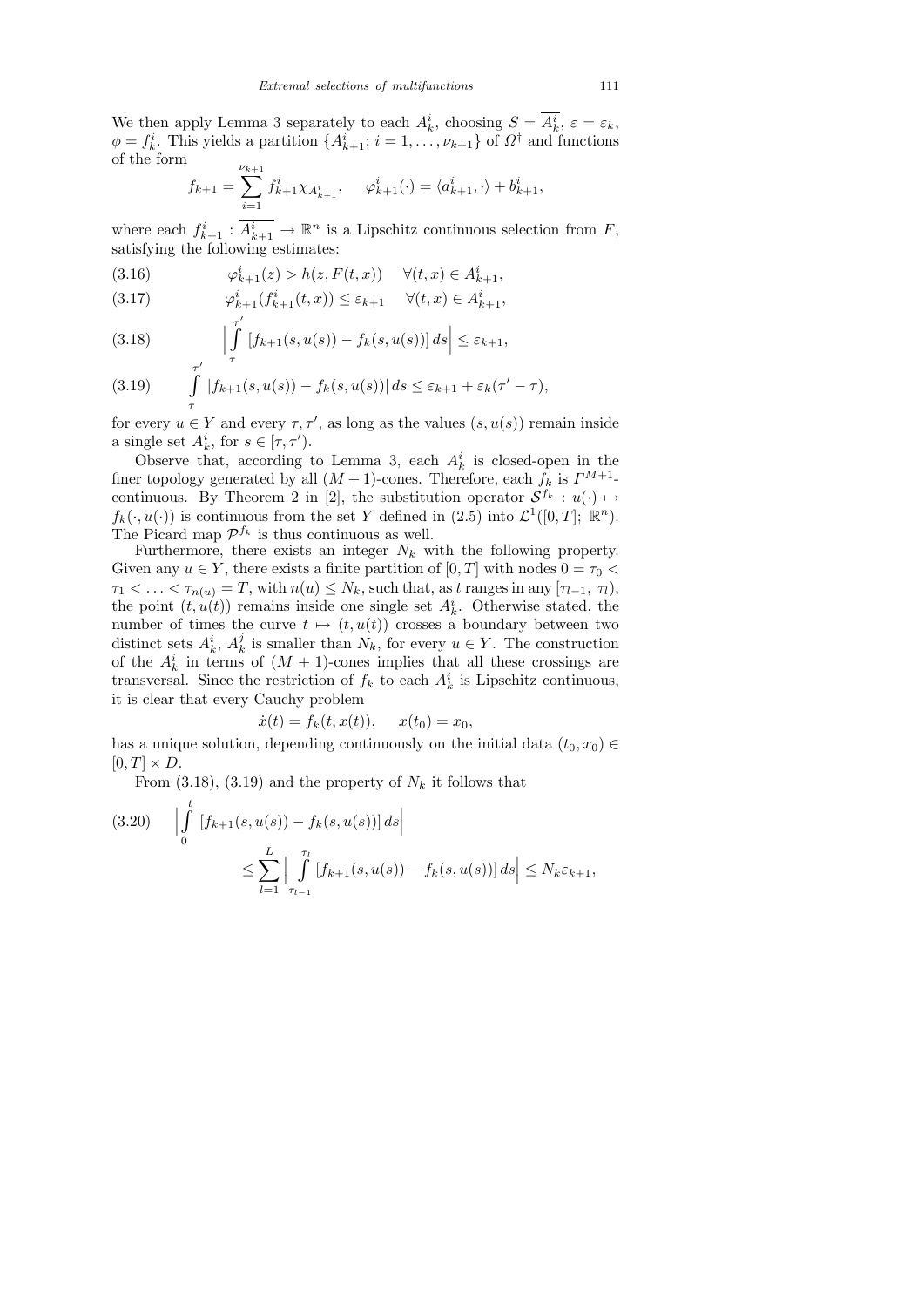where  $0 = \tau_0 < \tau_1 < \ldots < \tau_L = t$  are the times at which the map  $s \mapsto$  $(s,u(s))$  crosses a boundary between two distinct sets  $A_k^i,\,A_k^j$  $\frac{3}{k}$ . Since (3.20) holds for every  $t \in [0, T]$ , we conclude that

$$
(3.21) \t\t\t \t\t\t \t\t \t\t \t\t \t\t \t\t \t\t \mathbb{P}^{f_{k+1}} - \mathcal{P}^{f_k} \t\t \t\t \t \leq N_k \varepsilon_{k+1}.
$$

Similarly, for every  $u \in Y$  one has

$$
(3.22) \quad \left\| f_{k+1}(\cdot, u(\cdot)) - f_k(\cdot, u(\cdot)) \right\|_{\mathcal{L}^1([0,T];\mathbb{R}^n)} \le \sum_{l=1}^{n(u)} \int_{\tau_{l-1}}^{\tau_l} |f_{k+1}(s, u(s)) - f_k(s, u(s))| ds
$$
  

$$
\le \sum_{l=1}^{n(u)} [\varepsilon_{k+1} + \varepsilon_k(\tau_l - \tau_{l-1})] \le N_k \varepsilon_{k+1} + \varepsilon_k T.
$$

Now consider the functions  $\varphi_k : \mathbb{R}^n \times \Omega^{\dagger} \to \mathbb{R}$  with

(3.23) 
$$
\varphi_k(y,t,x) \doteq \langle a_k^i, y \rangle + b_k^i \quad \text{if } (t,x) \in A_k^i.
$$

From 
$$
(3.16)
$$
,  $(3.17)$  it follows that

(3.24) 
$$
\varphi_k(y, t, x) \ge h(y, F(t, x)) \quad \forall (t, x) \in \Omega^{\dagger}, y \in F(t, x),
$$
  
(3.25) 
$$
\varphi_k(f_k(t, x), t, x) \le \varepsilon_k \quad \forall (t, x) \in \Omega^{\dagger}.
$$

For every  $u \in Y$ , (3.18) and the linearity of  $\varphi_k$  in y imply

$$
(3.26) \quad \left| \int_{0}^{T} \left[ \varphi_{k}(f_{k+1}(s, u(s)), s, u(s)) - \varphi_{k}(f_{k}(s, u(s)), s, u(s)) \right] ds \right|
$$
  

$$
\leq \sum_{l=1}^{n(u)} \max\{|a_{k}^{1}|, \dots, |a_{k}^{\nu_{k}}| \} \left| \int_{\tau_{l-1}}^{\tau_{l}} [f_{k+1}(s, u(s)) - f_{k}(s, u(s))] ds \right|
$$
  

$$
\leq N_{k} \max\{|a_{k}^{1}|, \dots, |a_{k}^{\nu_{k}}| \} \varepsilon_{k+1}.
$$

Moreover, for every  $l \geq k$ , from (3.19) it follows that

$$
(3.27) \qquad \int_{0}^{T} \left| \varphi_{k}(f_{l+1}(s, u(s)), s, u(s)) - \varphi_{k}(f_{l}(s, u(s)), s, u(s)) \right| ds
$$
  

$$
\leq \max\{|a_{k}^{1}|, \ldots, |a_{k}^{\nu_{k}}|\} \int_{0}^{T} |f_{l+1}(s, u(s)) - f_{l}(s, u(s))| ds
$$
  

$$
\leq \max\{|a_{k}^{1}|, \ldots, |a_{k}^{\nu_{k}}|\} \cdot (N_{l} \varepsilon_{l+1} + \varepsilon_{l} T).
$$

Observe that all of the above estimates hold regardless of the choice of the  $\varepsilon_k$ . We now introduce an inductive procedure for choosing the constants  $\varepsilon_k$ ,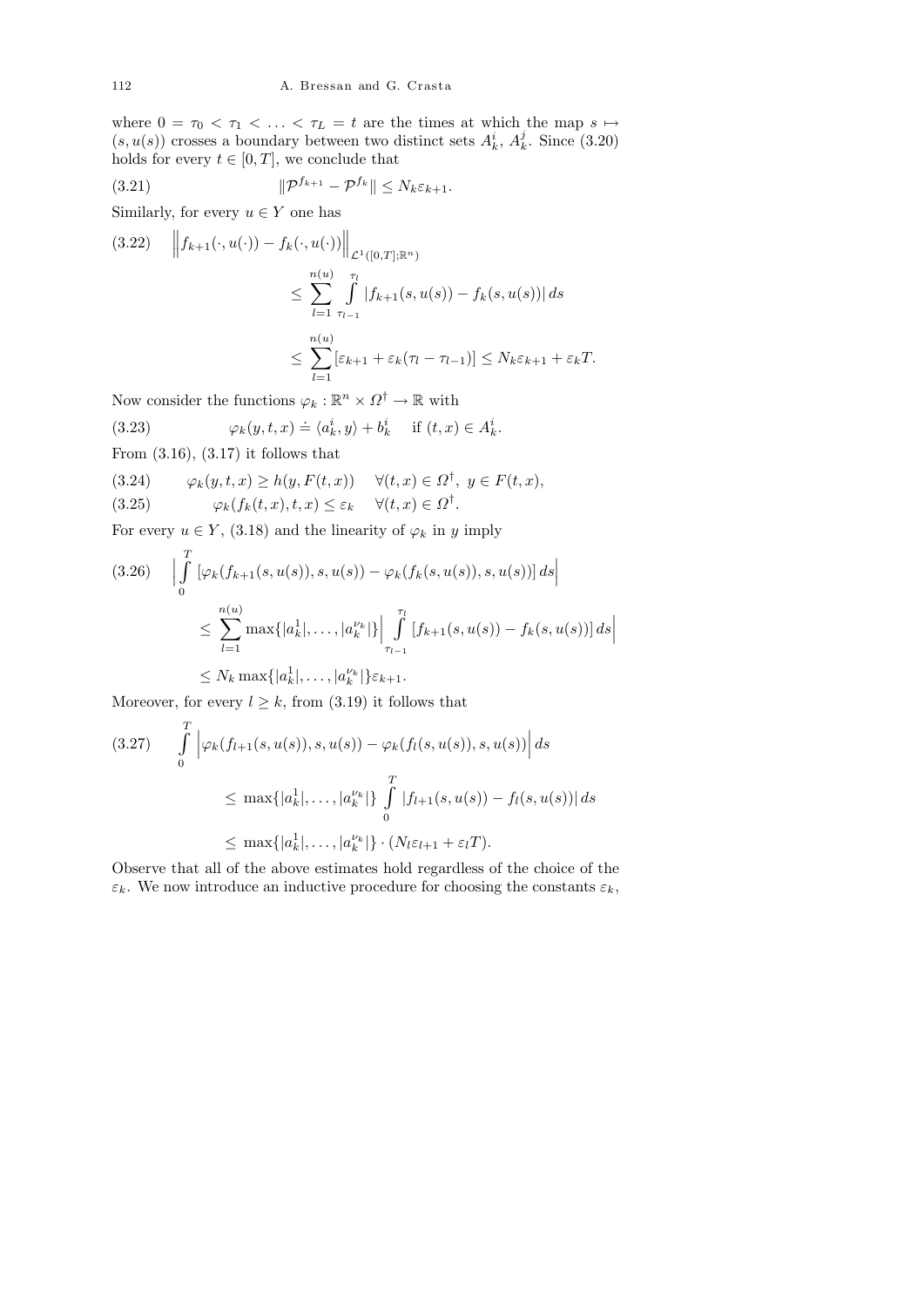which will yield the convergence of the sequence  $f_k$  to a function f with the desired properties.

Given  $f_0$  and  $\varepsilon_0$ , by Lemma 2 there exists  $\delta_0 > 0$  such that, if  $g: \Omega^{\dagger} \to$  $\overline{B}(0, M)$  and  $\|\mathcal{P}^g - \mathcal{P}^{f_0}\| \leq \delta_0$ , then, for each  $(t_0, x_0) \in [0, T] \times D$ , every solution of (2.7) remains  $\varepsilon_0$ -close to the unique solution of (1.3). We then choose  $\varepsilon_1 = \delta_0/2$ .

By induction on k, assume that the functions  $f_1, \ldots, f_k$  have been constructed, together with the linear functions  $\varphi_l^i(\cdot) = \langle a_l^i, \cdot \rangle + b_l^i$  and the integers  $N_l$ ,  $l = 1, ..., k$ . Let the values  $\delta_0, \delta_1, ..., \delta_k > 0$  be inductively chosen, satisfying

(3.28) 
$$
\delta_l \leq \delta_{l-1}/2, \quad l = 1, ..., k,
$$

and such that  $\|\mathcal{P}^g - \mathcal{P}^{f_l}\| \leq \delta_l$  implies that for every  $(t_0, x_0) \in [0, T] \times D$ the solution set of (2.7) has diameter  $\leq 2^{-l}$ , for  $l = 1, \ldots, k$ . This is possible again because of Lemma 2. For  $k \geq 1$  we then choose

$$
(3.29) \quad \varepsilon_{k+1} \doteq \min \left\{ \frac{\delta_k}{2N_k}, \ \frac{2^{-k}}{N_k}, \frac{2^{-k}}{N_k \max\{|a_l^i|; 1 \le l \le k, \ 1 \le i \le \nu_l\}} \right\}.
$$

Using (3.28), (3.29) in (3.21), with  $N_0 \doteq 1$ , we now obtain

$$
(3.30) \qquad \sum_{k=p}^{\infty} \|\mathcal{P}^{f_{k+1}} - \mathcal{P}^{f_k}\| \le \sum_{k=p}^{\infty} N_k \frac{\delta_k}{2N_k} \le \sum_{k=p}^{\infty} \frac{2^{p-k}\delta_p}{2} \le \delta_p
$$

for every  $p \geq 0$ . From (3.22) and (3.29) we further obtain

$$
(3.31) \sum_{k=1}^{\infty} \|f_{k+1}(\cdot, u(\cdot)) - f_k(\cdot, u(\cdot))\|_{\mathcal{L}^1} \le \sum_{k=1}^{\infty} \left( N_k \frac{2^{-k}}{N_k} + \frac{2^{1-k}T}{N_k} \right)
$$
  

$$
\le \sum_{k=1}^{\infty} (2^{-k} + 2^{1-k}T) \le 1 + 2T.
$$

Define

(3.32) 
$$
f(t,x) \doteq \lim_{k \to \infty} f_k(t,x)
$$

for all  $(t, x) \in \Omega^{\dagger}$  at which the sequence  $f_k$  converges. By (3.31), for every  $u \in Y$  the sequence  $f_k(·, u(·))$  converges in  $\mathcal{L}^1([0,T]; \mathbb{R}^n)$  and a.e. on  $[0, T]$ . In particular, considering the constant functions  $u \equiv x \in \overline{B}(D, MT)$ , by Fubini's theorem we conclude that f is defined a.e. on  $\Omega^{\dagger}$ . Moreover, the substitution operators  $S^{f_k} : u(\cdot) \mapsto f_k(\cdot, u(\cdot))$  converge to the operator  $\mathcal{S}^f: u(\cdot) \mapsto f(\cdot, u(\cdot))$  uniformly on Y. Since each  $\mathcal{S}^{f_k}$  is continuous,  $\mathcal{S}^f$  is also continuous. Clearly, the Picard map  $\mathcal{P}^f$  is continuous as well. By (3.30)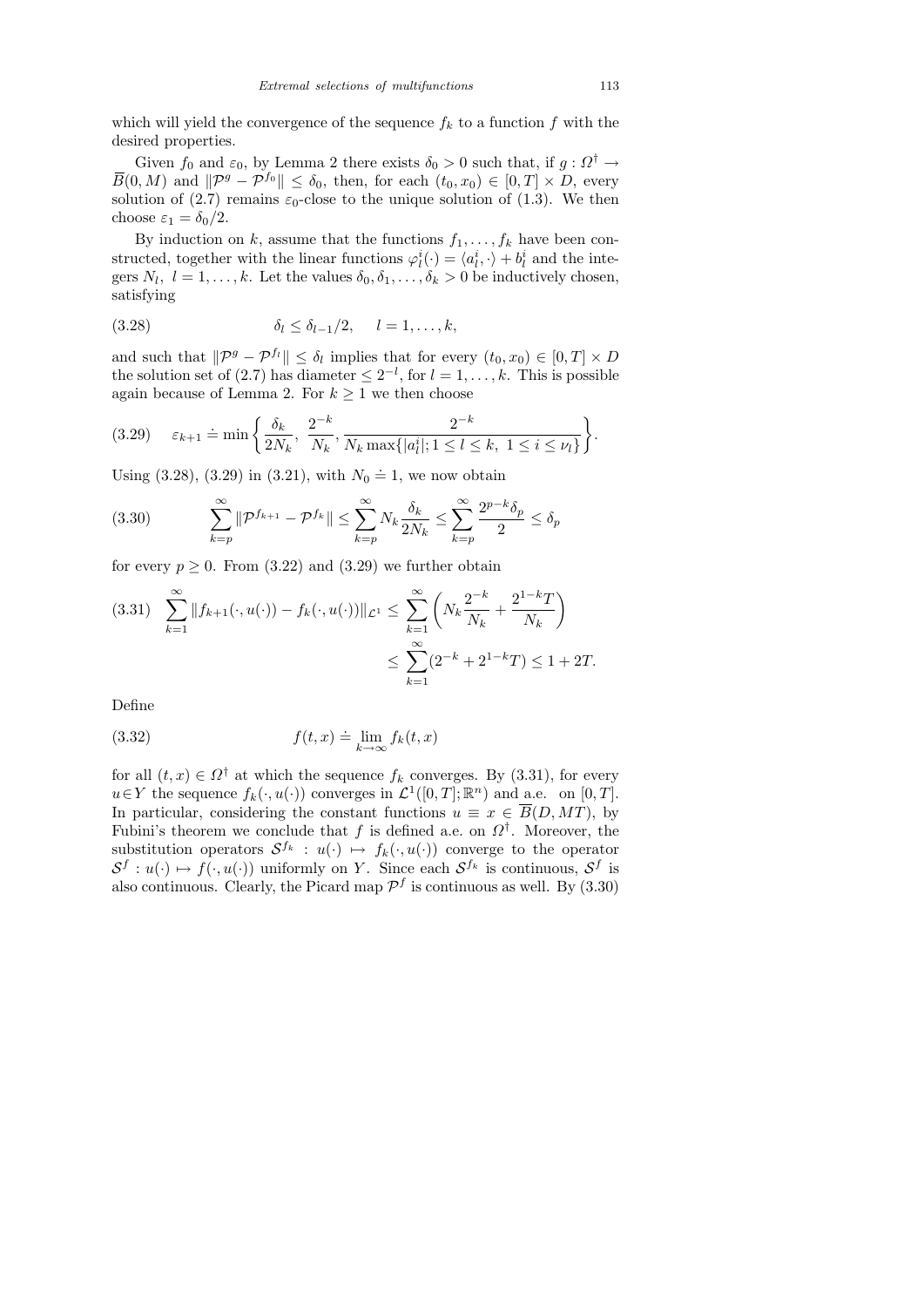we have

$$
\|\mathcal{P}^f - \mathcal{P}^{f_k}\| \le \sum_{k=p}^{\infty} \|\mathcal{P}^{f_{k+1}} - \mathcal{P}^{f_k}\| \le \delta_p \quad \forall p \ge 1.
$$

Recalling the property of  $\delta_p$ , this implies that, for every p, the solution set of (2.7) has diameter  $\leq 2^{-p}$ . Since p is arbitrary, for every  $(t_0, x_0) \in$  $[0, T] \times D$  the Cauchy problem can have at most one solution. On the other hand, the existence of such a solution is guaranteed by Schauder's theorem. The continuous dependence of this solution on the initial data  $t_0, x_0$ , in the norm of  $AC$ , is now an immediate consequence of uniqueness and of the continuity of the operators  $S^f$ ,  $\mathcal{P}^f$ . Furthermore, for  $p = 0$ , (3.30) yields  $\|\mathcal{P}^f - \mathcal{P}^{f_0}\| \leq \delta_0$ . The choice of  $\delta_0$  thus implies (1.4).

It now remains to prove (1.1). Since every set  $F(t, x)$  is closed, it is clear that  $f(t, x) \in F(t, x)$ . For every  $u \in Y$  and  $k \geq 1$ , by  $(3.24)$ – $(3.27)$  the choices of  $\varepsilon_k$  at (3.29) yield

$$
(3.33) \int_{0}^{T} h(f(s, u(s)), F(s, u(s))) ds
$$
  
\n
$$
\leq \int_{0}^{T} \varphi_{k}(f(s, u(s)), s, u(s)) ds
$$
  
\n
$$
\leq \int_{0}^{T} \varphi_{k}(f_{k}(s, u(s)), s, u(s)) ds
$$
  
\n
$$
+ \left| \int_{0}^{T} [\varphi_{k}(f_{k+1}(s, u(s)), s, u(s)) - \varphi_{k}(f_{k}(s, u(s)), s, u(s))] ds \right|
$$
  
\n
$$
+ \sum_{l=k+1}^{\infty} \int_{0}^{T} |\varphi_{k}(f_{l+1}((s, u(s)), s, u(s)) - \varphi_{k}(f_{l}(s, u(s)), s, u(s))| ds
$$
  
\n
$$
\leq 2^{1-k}T + 2^{-k} + \sum_{l=k+1}^{\infty} (2^{-l} + 2^{1-l}T).
$$

Observing that the right hand side of (3.33) approaches zero as  $k \to \infty$ , we conclude that

$$
\int_{0}^{T} h(f(t, u(t)), F(t, u(t))) dt = 0.
$$

By (2.2), given any  $u \in Y$ , this implies  $f(t, u(t)) \in \text{ext } F(t, u(t))$  for almost every  $t \in [0, T]$ . By possibly redefining f on a set of measure zero, this yields (1.1).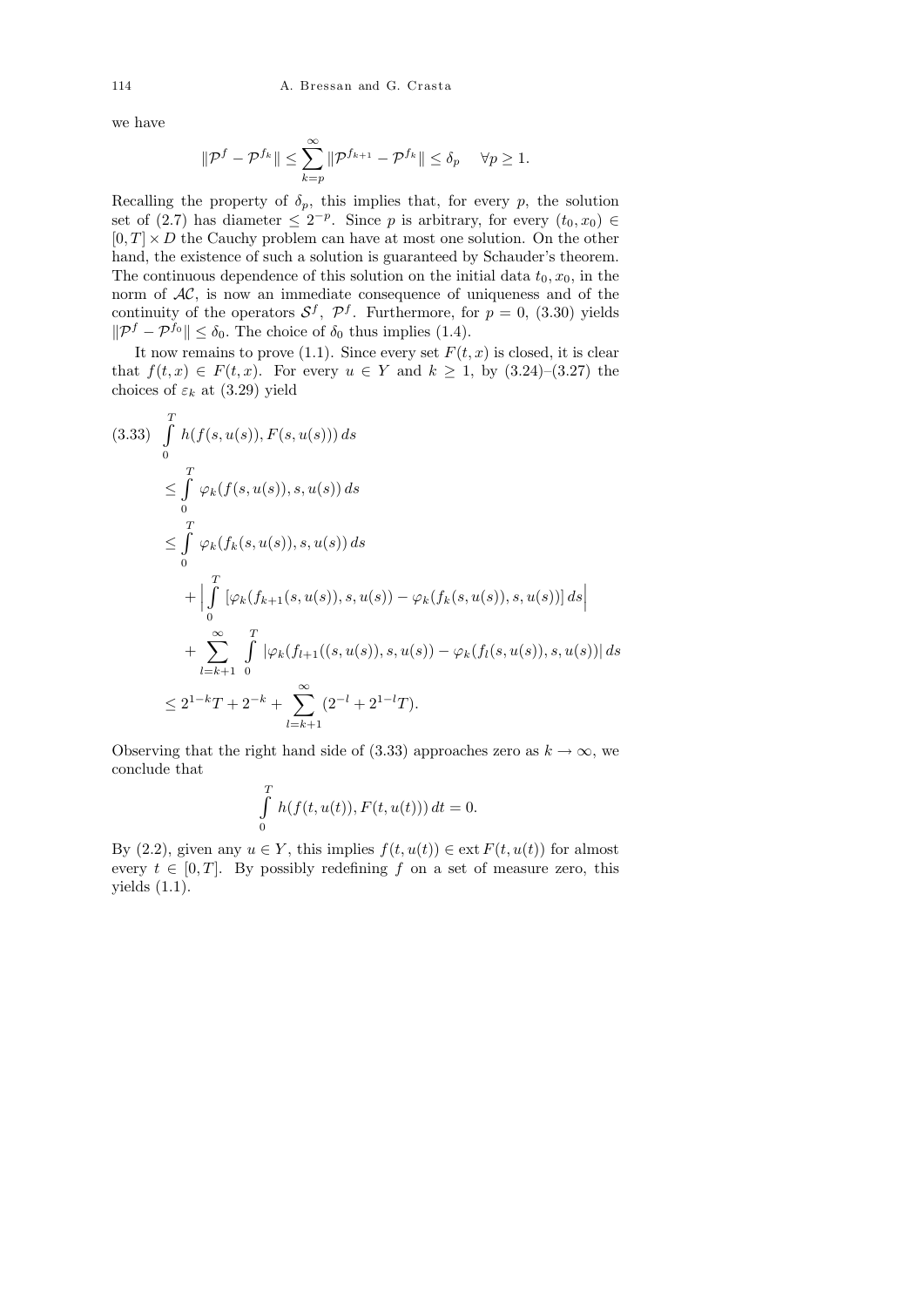4. Applications. Throughout this section we make the following assumptions:

(H)  $F : [0, T] \times \Omega \to \overline{B}(0, M)$  is a bounded continuous multifunction with compact values satisfying  $(LSP)$ , while D is a compact set such that  $\overline{B}(D, MT) \subset \Omega$ .

An immediate consequence of Theorem 1 is

COROLLARY 1. Let the hypotheses  $(H)$  hold. Then there exists a continuous map  $(t_0, x_0) \mapsto x(\cdot, t_0, x_0)$  from  $[0, T] \times D$  into AC such that

$$
\begin{cases} \dot{x}(t, t_0, x_0) \in \text{ext}\, F(t, x(t, t_0, x_0)) & \forall t \in [0, T], \\ x(t_0, t_0, x_0) = x_0 & \forall t_0, x_0. \end{cases}
$$

Another consequence of Theorem 1 is the contractibility of the sets of solutions of certain differential inclusions. We recall here that a metric space X is contractible if there exist a point  $\tilde{u} \in X$  and a continuous mapping  $\Phi: X \times [0,1] \to X$  such that

$$
\Phi(v,0) = \widetilde{u}, \quad \Phi(v,1) = v, \quad \forall v \in X.
$$

The map  $\Phi$  is then called a *null homotopy* of X.

COROLLARY 2. Let the assumptions (H) hold. Then, for any  $\overline{x} \in D$ , the sets  $M$ ,  $\mathcal{M}^{\text{ext}}$  of solutions of

$$
x(0) = \overline{x}, \quad \dot{x}(t) \in F(t, x(t)), \quad t \in [0, T],
$$
  

$$
x(0) = \overline{x}, \quad \dot{x} \in \text{ext } F(t, x(t)), \quad t \in [0, T],
$$

are both contractible in AC.

Proof. Let f be a selection from  $ext{ } F$  with the properties stated in Theorem 1. As usual, we denote by  $x(\cdot, t_0, x_0)$  the unique solution of the Cauchy problem (1.2). Define the null homotopy  $\Phi : \mathcal{M} \times [0,1] \to \mathcal{M}$  by

$$
\Phi(v,\lambda)(t) \doteq \begin{cases} v(t) & \text{if } t \in [0,\lambda T], \\ x(t,\lambda T, v(\lambda T)) & \text{if } t \in [\lambda T, T]. \end{cases}
$$

By Theorem 1,  $\Phi$  is continuous. Moreover, setting  $\widetilde{u}(\cdot) \doteq u(\cdot, 0, \overline{x})$ , we obtain

$$
\Phi(v,0) = \widetilde{u}, \quad \Phi(v,1) = v, \quad \Phi(v,\lambda) \in \mathcal{M} \quad \forall v \in \mathcal{M},
$$

proving that M is contractible. We now observe that, if  $v \in \mathcal{M}^{\text{ext}}$ , then  $\Phi(v, \lambda) \in \mathcal{M}^{\text{ext}}$  for every  $\lambda$ . Therefore,  $\mathcal{M}^{\text{ext}}$  is contractible as well.

Our last application is concerned with feedback controls. Let  $\Omega \subseteq \mathbb{R}^n$  be open,  $U \subset \mathbb{R}^m$  compact, and let  $g : [0, T] \times \Omega \times U \to \mathbb{R}^n$  be a continuous function. By a well-known theorem of Filippov [11], the solutions of the control system

(4.1) ˙x = g(t, x, u), u ∈ U,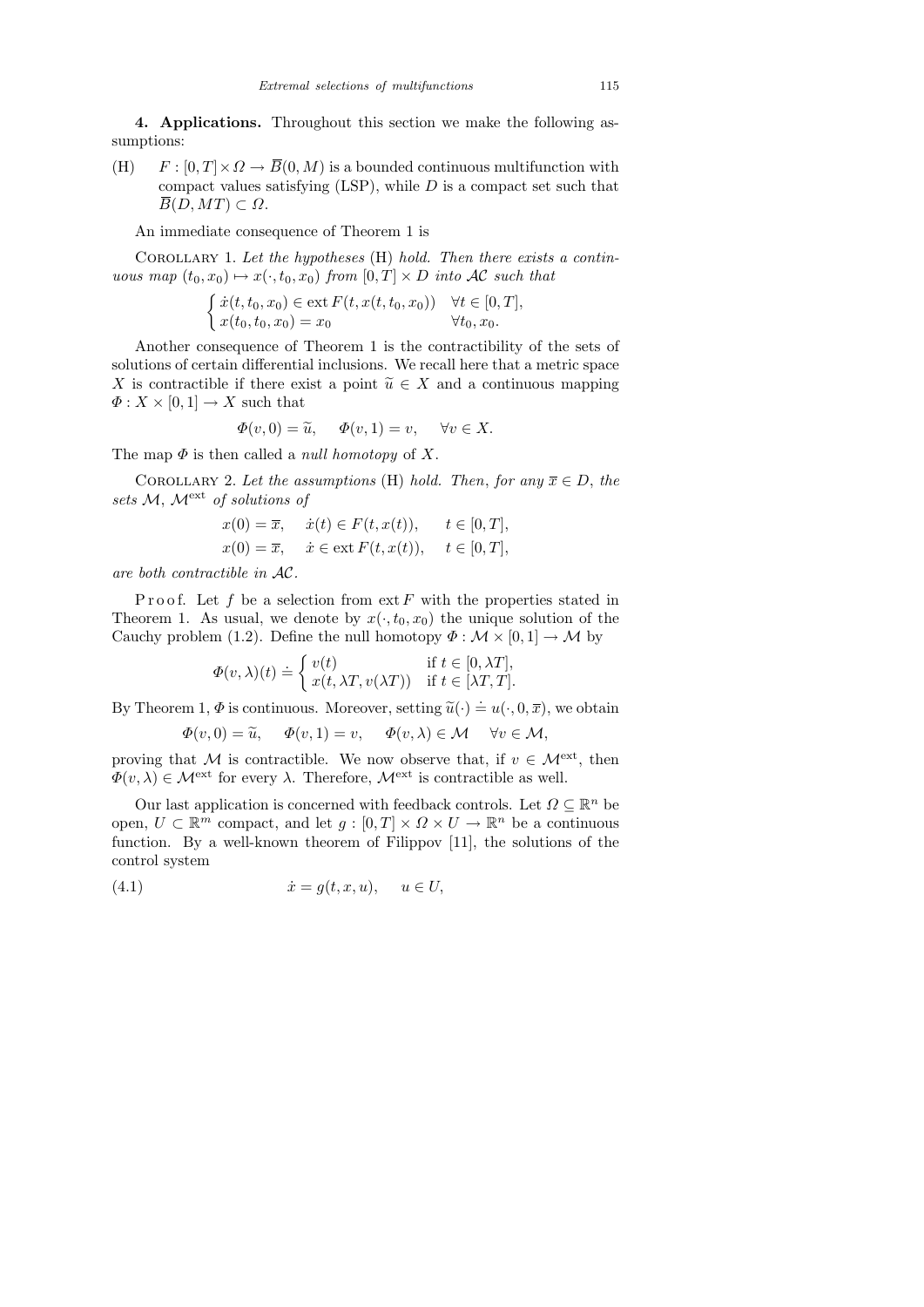correspond to the trajectories of the differential inclusion

(4.2) 
$$
\dot{x} \in F(t, x) \doteq \{g(t, x, \omega); \ \omega \in U\}.
$$

In connection with (4.1), one can consider the "relaxed" system

(4.3) 
$$
\dot{x} = g^{\#}(t, x, u^{\#}), \quad u^{\#} \in U^{\#},
$$

whose trajectories are precisely those of the differential inclusion

$$
\dot{x} \in F^{\#}(t, x) \doteq \overline{\text{co}}F(t, x).
$$

The control system (4.3) is obtained by defining the compact set

$$
U^{\#} \doteq U \times \ldots \times U \times \Delta_n = U^{n+1} \times \Delta_n,
$$

where

$$
\Delta_n \doteq \left\{ \theta = (\theta_0, \dots, \theta_n) ; \sum_{i=0}^n \theta_i = 1, \ \theta_i \ge 0 \ \forall i \right\}
$$

is the standard simplex in  $\mathbb{R}^{n+1}$ , and by setting

$$
g^{\#}(t, x, u^{\#}) = g^{\#}(t, x, (u_0, \ldots, u_n, (\theta_0, \ldots, \theta_n))) \doteq \sum_{i=0}^n \theta_i f(t, x, u_i).
$$

Generalized controls of the form  $u^{\#} = (u_0, \ldots, u_n, \theta)$  taking values in the set  $U^{n+1} \times \Delta_n$  are called *chattering controls*.

COROLLARY 3. Consider the control system (4.1), with  $g : [0, T] \times \Omega \times$  $U \to \overline{B}(0, M)$  Lipschitz continuous. Let D be a compact set with  $\overline{B}(D; MT)$  $\subset \Omega$ . Let  $u^{\#}(t,x) \in U^{\#}$  be a chattering feedback control such that the mapping

$$
(t,x)\mapsto g^{\#}(t,x,u^{\#}(t,x))\doteq f_0(t,x)
$$

is Lipschitz continuous.

Then for every  $\varepsilon_0 > 0$  there exists a measurable feedback control  $\overline{u} =$  $\overline{u}(t, x)$  with the following properties:

- (a) for every  $(t, x)$ , one has  $g(t, x, \overline{u}(t, x)) \in \text{ext } F(t, x)$ , with F as in (4.2),
- (b) for every  $(t_0, x_0) \in [0, T] \times D$ , the Cauchy problem

$$
\dot{x}(t) = g(t, x(t), \overline{u}(t, x(t))), \quad x(t_0) = x_0,
$$

has a unique solution  $x(\cdot, t_0, x_0)$ ,

(c) if  $y(\cdot, t_0, x_0)$  denotes the (unique) solution of the Cauchy problem

$$
\dot{y} = f_0(t, y(t)), \quad y(t_0) = x_0,
$$

then for every  $(t_0, x_0)$  one has

$$
|x(t, t_0, x_0) - y(t, t_0, x_0)| < \varepsilon_0 \quad \forall t \in [0, T].
$$

P r o o f. The Lipschitz continuity of  $g$  implies that the multifunction  $F$ in (4.2) is Lipschitz continuous in the Hausdorff metric, hence it satisfies